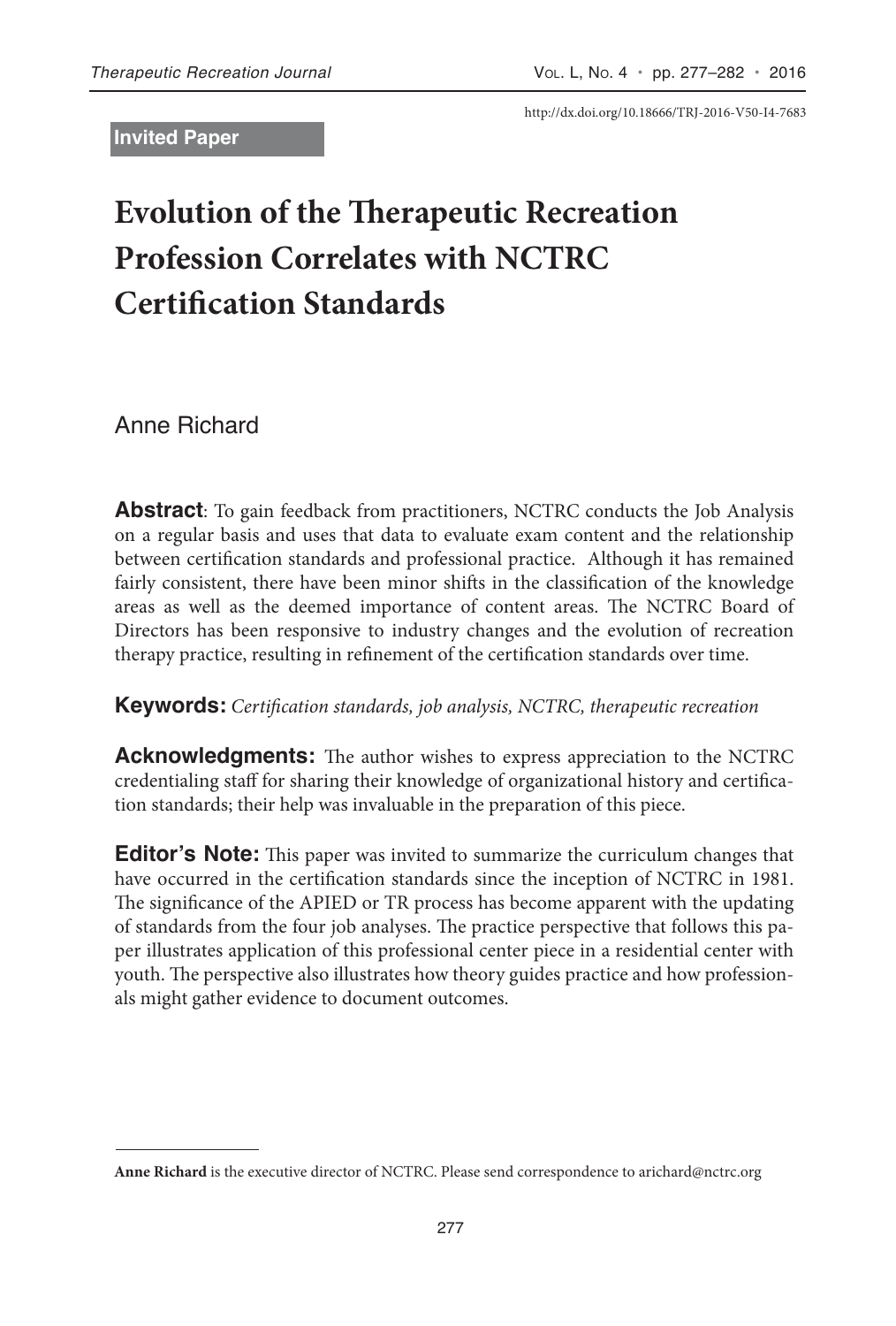There is little doubt that the field of therapeutic recreation has changed over the past 35 years, both in day-to-day practice as well as within the academic preparation of recreation therapists. Through a concerted effort to maintain geographic and practice diversity on its board of directors and regular completion of the job analysis to gain feedback from those in the field, NCTRC has sought to support the continued growth and maturation of the profession.

Since its inception, NCTRC has completed job analyses on a regular basis and uses that data to evaluate exam content and the relationship between the certification standards and professional practice. As stated in the *NCTRC 2014 CTRS Job Analysis Report*: "A benchmark for any profession is its ability to routinely monitor its own practice through an ongoing process of self-regulation" (Rationale, para. 1). That report goes on to say that

> The establishment of a valid job analysis is essential to the integrity of a credentialing program and its associated exam program. The job analysis translates practice into a usable format for test development. It delineates the important tasks and knowledge deemed necessary for competent practice. (Rationale, para. 2)

The data for each NCTRC Job Analysis have been gathered via a wellconstructed research study cosponsored by NCTRC and its testing company, Prometric. Over the years, the job analysis has been completed four times, occurring roughly every 7 to 10 years, which is consistent with industry standards. The analysis of the collected data has resulted in slight shifts in the classification of the knowledge areas as well as the deemed importance of content areas.

NCTRC is dedicated to professional excellence for the protection of consumers through the certification of recreation therapists. The NCTRC board of directors continues to refine the certification standards, as data become available, to ensure that individuals who hold the CTRS credential have the knowledge deemed necessary for competent practice. Table 1 provides a summary of the changes to the standards relating to academic degree, therapeutic recreation/recreation coursework, supportive coursework, and internship/field placement since 1981.

As can be seen by review of Table 1, the definition of a degree in the field has become more specialized by identifying specific content areas to be included in the TR/recreation coursework. Support coursework now encompasses electives from the social sciences and humanities. With time, the internship experience has been more clearly defined by outlining not only the number of hours and weeks, but also inclusion of the TR process during the experience as well as criteria for the agency and academic supervisors who manage the experience. The importance of the TR process to practice is evident as both the internship and the TR/recreation coursework require exposure and experience with APIED assessment, planning, implementation, evaluation, and documentation—the TR process. Since 1981 when NCTRC became a reality, certification standards changes have defined the degree by identifying specific content and experiences while also introducing and requiring an examination to measure entry-level professional competence.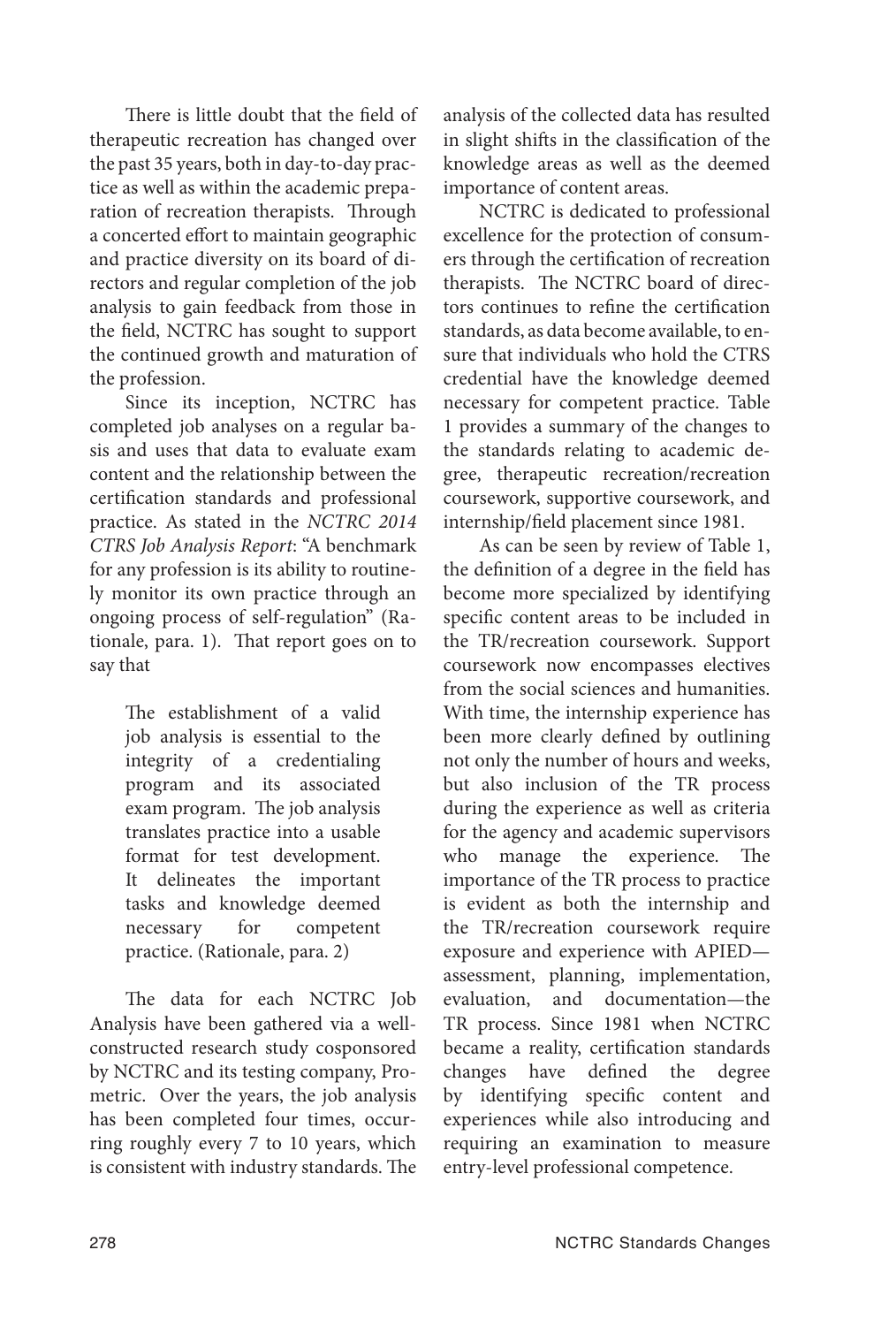# **Table 1**

#### **Times Standards** *Timeline of NCTRC Standards Changes*

| <b>Degree Requirement</b>    | <b>TR/Recreation</b><br>Content<br><b>Coursework</b> | Supportive<br>Coursework | Internship/Field<br><b>Placement</b> |
|------------------------------|------------------------------------------------------|--------------------------|--------------------------------------|
| 1989 - A baccalaureate       | $1988 -$ Only 1                                      | 1986 - Supportive        | $1983 - Field$                       |
| degree or higher from an     | "swing" course will                                  | coursework must          | experience                           |
| accredited                   | be accepted out of                                   | include a minimum of     | completed after                      |
| college/university with a    | the 6 TR content                                     | 18 semester (27          | 1/1/86 must be                       |
| major in TR or major in      | courses                                              | quarter hours) from 3    | under NCTRC                          |
| Recreation with an option    |                                                      | of the 6 areas           | certified TRS-                       |
| in TR is required to sit for | $1989 - For$                                         |                          | Professional                         |
| the exam                     | Professional                                         | $1988 - CTRS$            | level individual                     |
|                              | Equivalency path an                                  | Equivalency Standard     |                                      |
| 2005 - Degree or major in    | individual must                                      | #1 now reads that a      | $1985 - Field$                       |
| TR (RT), Recreation, or      | complete 9                                           | bachelors degree or      | placement                            |
| Leisure with an option in    | semester credits (12                                 | higher from an           | minimum of 360                       |
| TR; or TR, Recreation or     | quarter credits) of                                  | accredited college or    | hours completed                      |
| Leisure in combination       | upper-level or                                       | university which         | at one site, and                     |
| with other fields of study   | graduate-level                                       | includes a minimum of    | the candidate                        |
| is now required              | coursework in TR (3                                  | 24 semester hours (36    | must receive                         |
|                              | content courses of 3                                 | quarter hours) from 3    | course credit for                    |
| 2008 - Academic Path         | credits each) and 9                                  | of the following 6       | the placement                        |
| Degree Pending is            | semester credits (12                                 | areas (adapted PE,       |                                      |
| implemented                  | quarter credits) in                                  | biological/physical      | $1985 -$                             |
|                              | general recreation                                   | sciences, human          | Completion of a                      |
|                              | content courses                                      | services, psychology,    | minimum of a 10                      |
|                              |                                                      | sociology, or special    | consecutive                          |
|                              | $1991$ – Complete                                    | education)               | weeks, 360                           |
|                              | minimum of 18                                        |                          | hours field                          |
|                              | credits (24 quarter                                  | 1989 - Academic path     | placement                            |
|                              | credits) in TR and                                   | requires 18 semester     | effective 1/1/88                     |
|                              | general recreation                                   | credits (27 quarter      |                                      |
|                              | coursework with no                                   | credits) from 3 of the   | 1987 – Extensive                     |
|                              | less than a minimum                                  | following 6 areas:       | full-time                            |
|                              | of 9 credits (12                                     | adapted PE,              | involvement is                       |
|                              | quarter credits) of                                  | biological/physical      | defined as 36-40                     |
|                              | these completed in                                   | sciences, human          | hours per work                       |
|                              | TR content                                           | services, psychology,    | week (maximum                        |
|                              |                                                      | sociology, or special    | of 40                                |
|                              | 1998 - No longer                                     | education                | hours/week)                          |
|                              | allow "swing" course                                 |                          |                                      |

cont.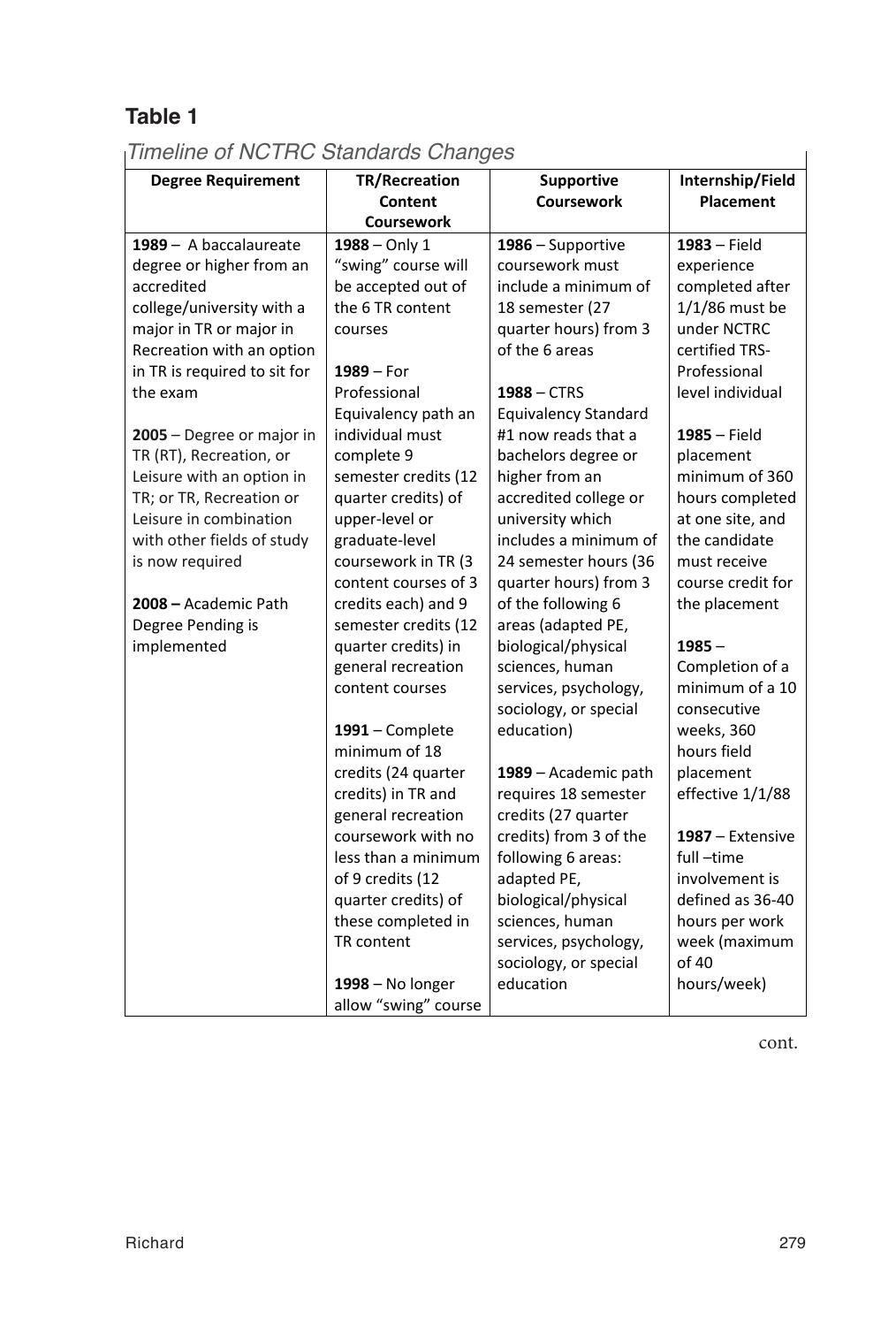## Table 1 (cont.)

| to count toward TR    | 1991 – Supportive        | $1991 - The$                |
|-----------------------|--------------------------|-----------------------------|
| coursework            | coursework must          | internship is               |
|                       | include 3 credits of     | completed after             |
| $2003 -$ Minimum of   | anatomy and              | the majority of             |
| 4 TR content courses  | physiology, 3 credits of | the TR and                  |
| required              | abnormal psychology,     | recreation                  |
|                       | 3 credits of human       | coursework has              |
| $2010 - An$ applicant | growth and               | been completed              |
| can submit thesis or  | development, with the    |                             |
| dissertation          | remaining credits in     | $1992 -$ Agency             |
| coursework to count   | human service content    | supervisor must             |
| toward the TR         | area                     | be certified as a           |
| content coursework    |                          | CTRS on the 1 <sup>st</sup> |
|                       | $1999 -$ The standard    | day of the                  |
| $2013 - A$ minimum    | for Human Growth and     | applicant's                 |
| of 18 semester or 24  | Development is           | internship                  |
| quarter credit hours  | revised to reflect       |                             |
| in TR and general     | across the lifespan      | $1995 -$                    |
| recreation content    |                          | Completion of a             |
| coursework with no    | $2004 -$ The Anatomy     | majority of                 |
| less than a minimum   | and Physiology           | coursework prior            |
| of 15 semester or 20  | requirement is revised   | to internship is            |
| quarter credit hours  | to state that entry      | defined as                  |
| in TR content. A      | level Human Biology      | completion of 12            |
| minimum of 5          | would not meet the       | semester hours              |
| courses in TR is      | standard                 | of content                  |
| required and each     |                          | coursework with             |
| course must be a      | 2012 - Social science    | no less than 6              |
| minimum of 3 credit   | and humanities           | semester hours              |
| hours                 | electives are now        | in TR                       |
|                       | accepted as supportive   |                             |
| $2013$ – Content      | coursework               | $1998 -$ The 360            |
| specific TR           |                          | hour, 10                    |
| coursework will       |                          | consecutive                 |
| include assessment,   |                          | week internship             |
| TR process, and       |                          | requirement is              |
| advancement of the    |                          | changed to 480              |
| profession.           |                          | hour, 12                    |
|                       |                          | consecutive                 |
|                       |                          | weeks                       |
|                       |                          |                             |
|                       |                          |                             |
|                       |                          |                             |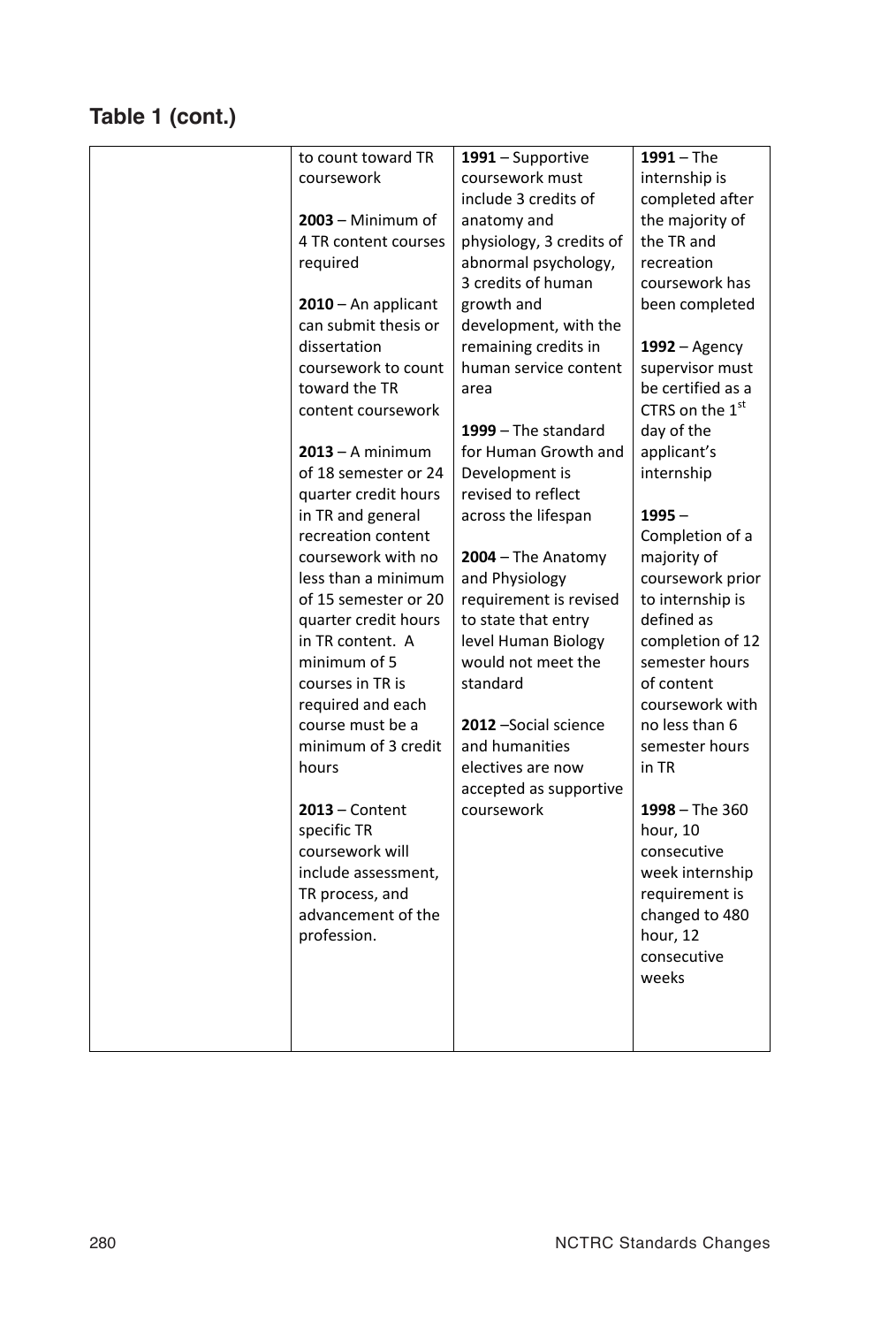# **Table 1 (cont.)**

|  | $2003 - A$<br>maximum of 45<br>hours per week<br>is accepted<br><b>2005</b> - The field<br>placement<br>supervisor's<br>duties must be<br>at least 50% in<br>TR                                                            |
|--|----------------------------------------------------------------------------------------------------------------------------------------------------------------------------------------------------------------------------|
|  | <b>2009</b> - The field<br>placement must<br>have a minimum<br>of 20<br>hours/week and<br>a maximum of<br>45 hours/week                                                                                                    |
|  | 2010 - The full-<br>time, on-site<br>agency<br>supervisor must<br>be currently<br><b>NCTRC CTRS</b><br>certified and<br>possess the CTRS<br>credential for<br>one year prior to<br>supervising an<br>internship<br>student |
|  | $2013 - The$<br>Academic Field<br>Placement<br>Supervisor must<br>be an active<br>CTRS at the start<br>of the field<br>placement<br>experience                                                                             |